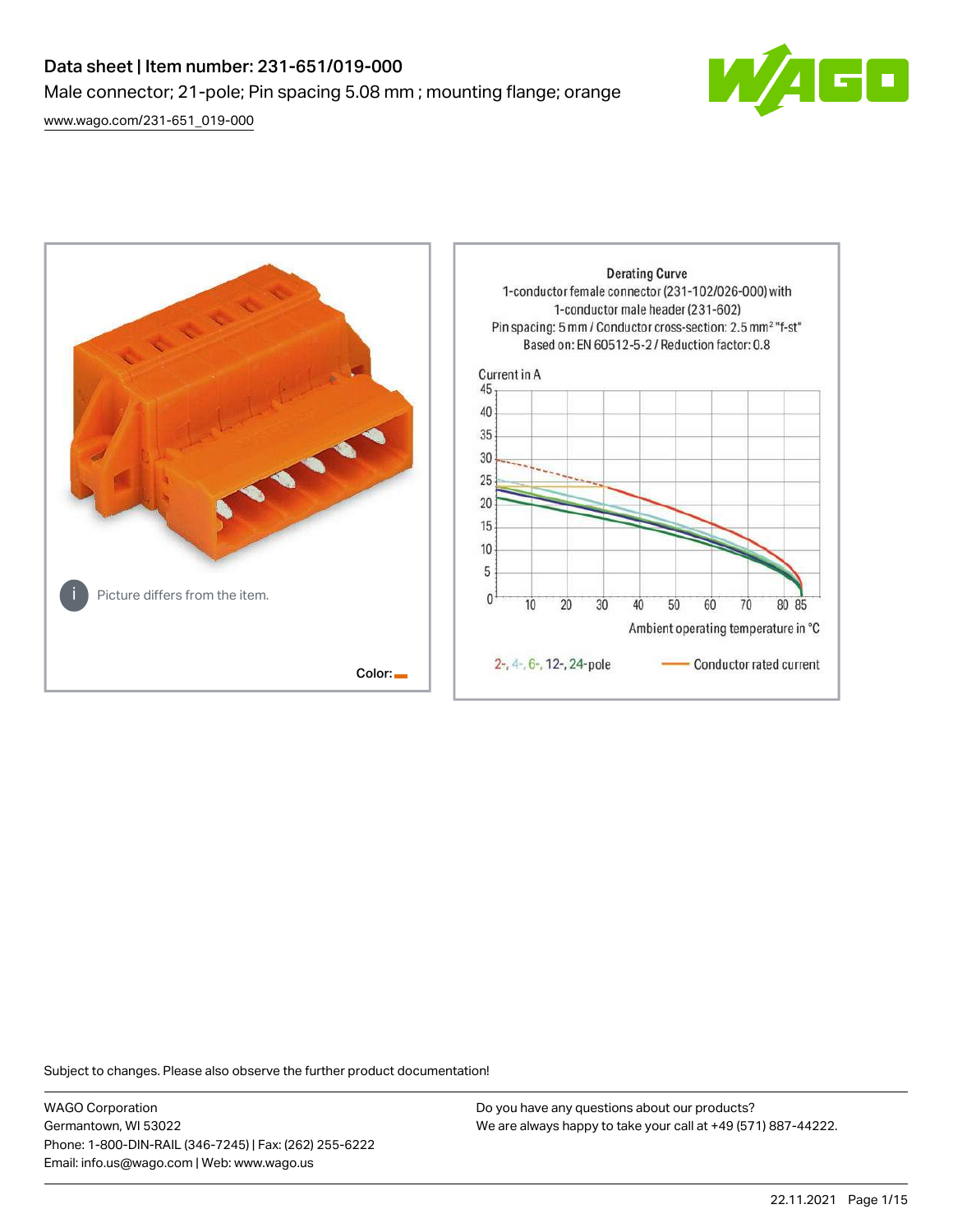



```
L = (pole no. -1) x pin spacing +8.2 mm
```
 $L_3 = L - 0.2$  mm

```
L_4 = L3 + 5.8 mm
```

```
L_{\rm g} = L3 + 11.8 mm
```
### Item description

- $\blacksquare$ Universal connection for all conductor types
- Easy cable pre-assembly and on-unit wiring via vertical and horizontal CAGE CLAMP<sup>®</sup> actuation  $\blacksquare$

Subject to changes. Please also observe the further product documentation! For wire-to-wire and board-to-wire connections

WAGO Corporation Germantown, WI 53022 Phone: 1-800-DIN-RAIL (346-7245) | Fax: (262) 255-6222 Email: info.us@wago.com | Web: www.wago.us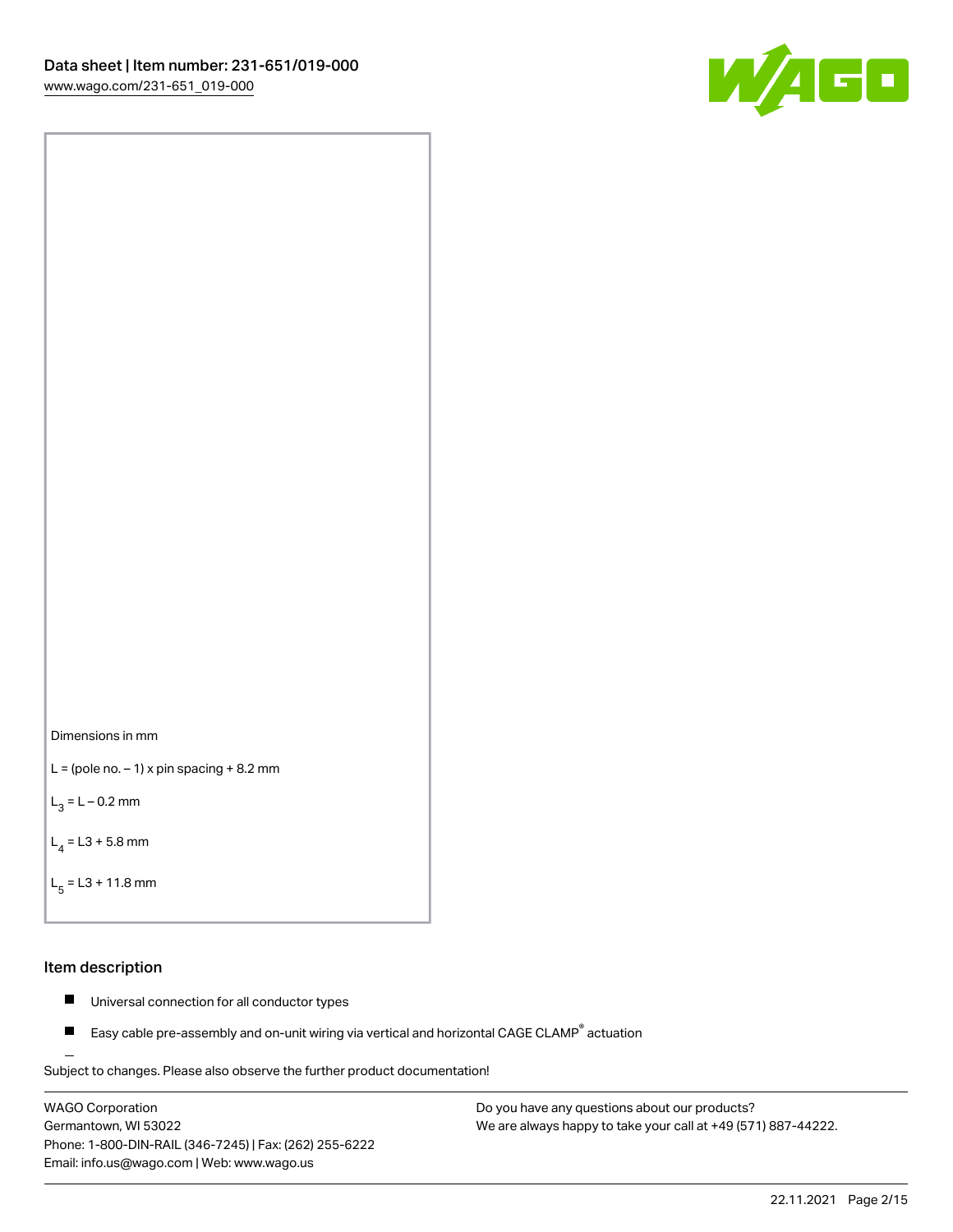

- **For wire-to-wire and board-to-wire connections**
- $\blacksquare$ Versions available with snap-in mounting feet or flanges for panel or through-panel mounting
- $\blacksquare$ With coding fingers

# Data

# Notes

| Safety information 1 | The MCS-MULTI CONNECTION SYSTEM includes connectors<br>without breaking capacity in accordance with DIN EN 61984. When<br>used as intended, these connectors must not be connected<br>/disconnected when live or under load. The circuit design should<br>ensure header pins, which can be touched, are not live when<br>unmated. |
|----------------------|-----------------------------------------------------------------------------------------------------------------------------------------------------------------------------------------------------------------------------------------------------------------------------------------------------------------------------------|
| Variants:            | Other pole numbers<br>Gold-plated or partially gold-plated contact surfaces<br>Other versions (or variants) can be requested from WAGO Sales or<br>configured at https://configurator.wago.com/                                                                                                                                   |

# Electrical data

## IEC Approvals

| Ratings per                 | IEC/EN 60664-1                                                        |
|-----------------------------|-----------------------------------------------------------------------|
| Rated voltage (III / 3)     | 320 V                                                                 |
| Rated surge voltage (III/3) | 4 <sub>k</sub> V                                                      |
| Rated voltage (III/2)       | 320 V                                                                 |
| Rated surge voltage (III/2) | 4 <sub>k</sub> V                                                      |
| Nominal voltage (II/2)      | 630 V                                                                 |
| Rated surge voltage (II/2)  | 4 <sub>k</sub> V                                                      |
| Rated current               | 12A                                                                   |
| Legend (ratings)            | $(III / 2)$ $\triangle$ Overvoltage category III / Pollution degree 2 |

# UL Approvals

| Approvals per                  | UL 1059 |
|--------------------------------|---------|
| Rated voltage UL (Use Group B) | 300 V   |
| Rated current UL (Use Group B) | 15 A    |
| Rated voltage UL (Use Group D) | 300 V   |
| Rated current UL (Use Group D) | 10 A    |

Subject to changes. Please also observe the further product documentation!

| <b>WAGO Corporation</b>                                | Do you have any questions about our products?                 |
|--------------------------------------------------------|---------------------------------------------------------------|
| Germantown, WI 53022                                   | We are always happy to take your call at +49 (571) 887-44222. |
| Phone: 1-800-DIN-RAIL (346-7245)   Fax: (262) 255-6222 |                                                               |
| Email: info.us@wago.com   Web: www.wago.us             |                                                               |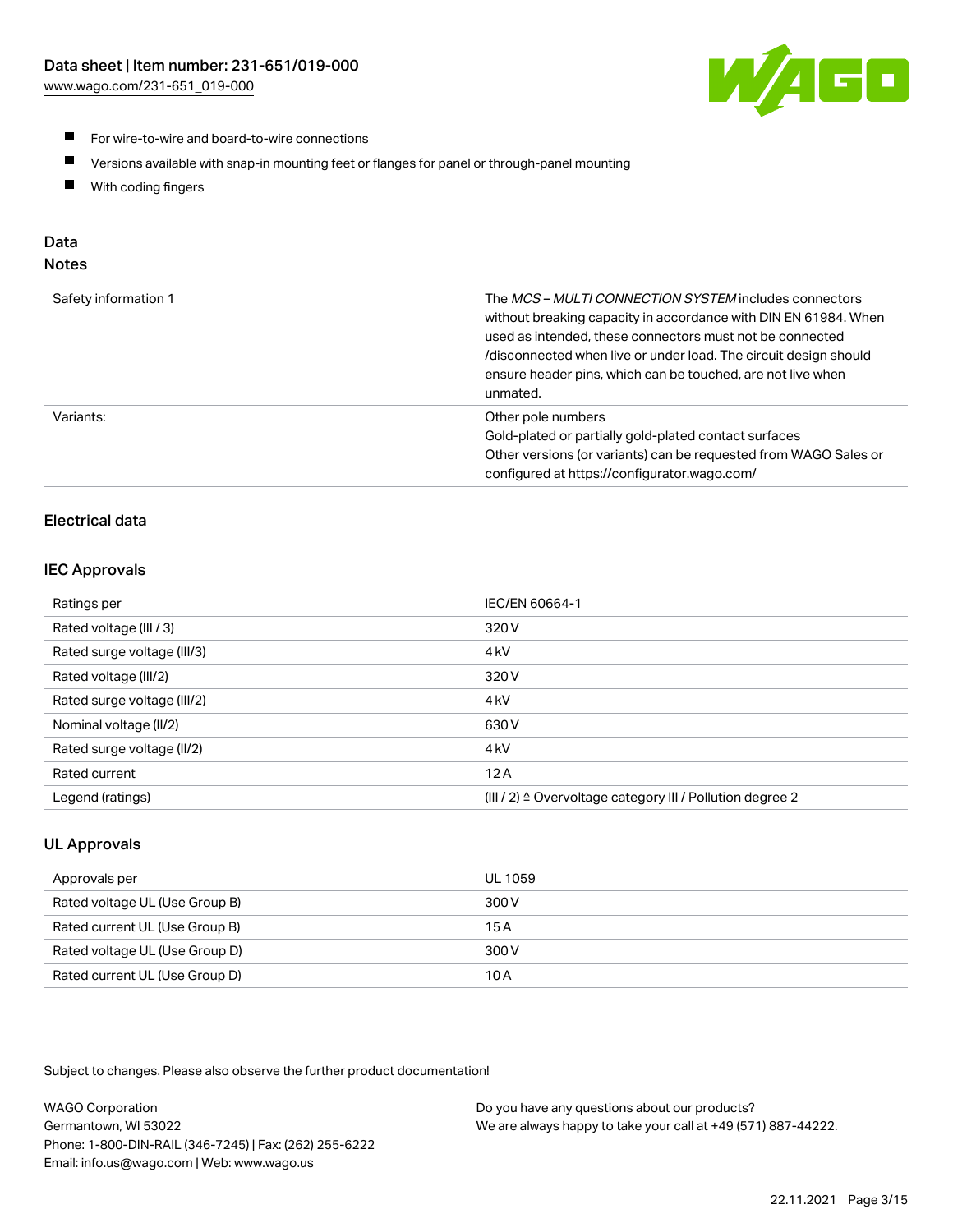

### Ratings per UL

| Rated voltage UL 1977 | 600 V |
|-----------------------|-------|
| Rated current UL 1977 | 1 E   |

#### CSA Approvals

| Approvals per                   | CSA   |
|---------------------------------|-------|
| Rated voltage CSA (Use Group B) | 300 V |
| Rated current CSA (Use Group B) | 15 A  |
| Rated voltage CSA (Use Group D) | 300 V |
| Rated current CSA (Use Group D) | 10 A  |

### Connection data

| Total number of connection points | 2. |
|-----------------------------------|----|
| Total number of potentials        |    |
| Number of connection types        |    |
| Number of levels                  |    |

#### Connection 1

| Connection technology                             | CAGE CLAMP <sup>®</sup>                 |
|---------------------------------------------------|-----------------------------------------|
| Actuation type                                    | Operating tool                          |
| Solid conductor                                   | $0.082.5$ mm <sup>2</sup> / 28  12 AWG  |
| Fine-stranded conductor                           | $0.08$ 2.5 mm <sup>2</sup> / 28  12 AWG |
| Fine-stranded conductor; with insulated ferrule   | $0.251.5$ mm <sup>2</sup>               |
| Fine-stranded conductor; with uninsulated ferrule | $0.252.5$ mm <sup>2</sup>               |
| Strip length                                      | 89 mm / 0.31  0.35 inch                 |
| Number of poles                                   | 21                                      |
| Conductor entry direction to mating direction     | 0°                                      |

## Physical data

| Pin spacing | 5.08 mm / 0.2 inch     |
|-------------|------------------------|
| Width       | 121.48 mm / 4.783 inch |
| Height      | 14.3 mm / 0.563 inch   |
| Depth       | 27.5 mm / 1.083 inch   |

Subject to changes. Please also observe the further product documentation!

WAGO Corporation Germantown, WI 53022 Phone: 1-800-DIN-RAIL (346-7245) | Fax: (262) 255-6222 Email: info.us@wago.com | Web: www.wago.us Do you have any questions about our products? We are always happy to take your call at +49 (571) 887-44222.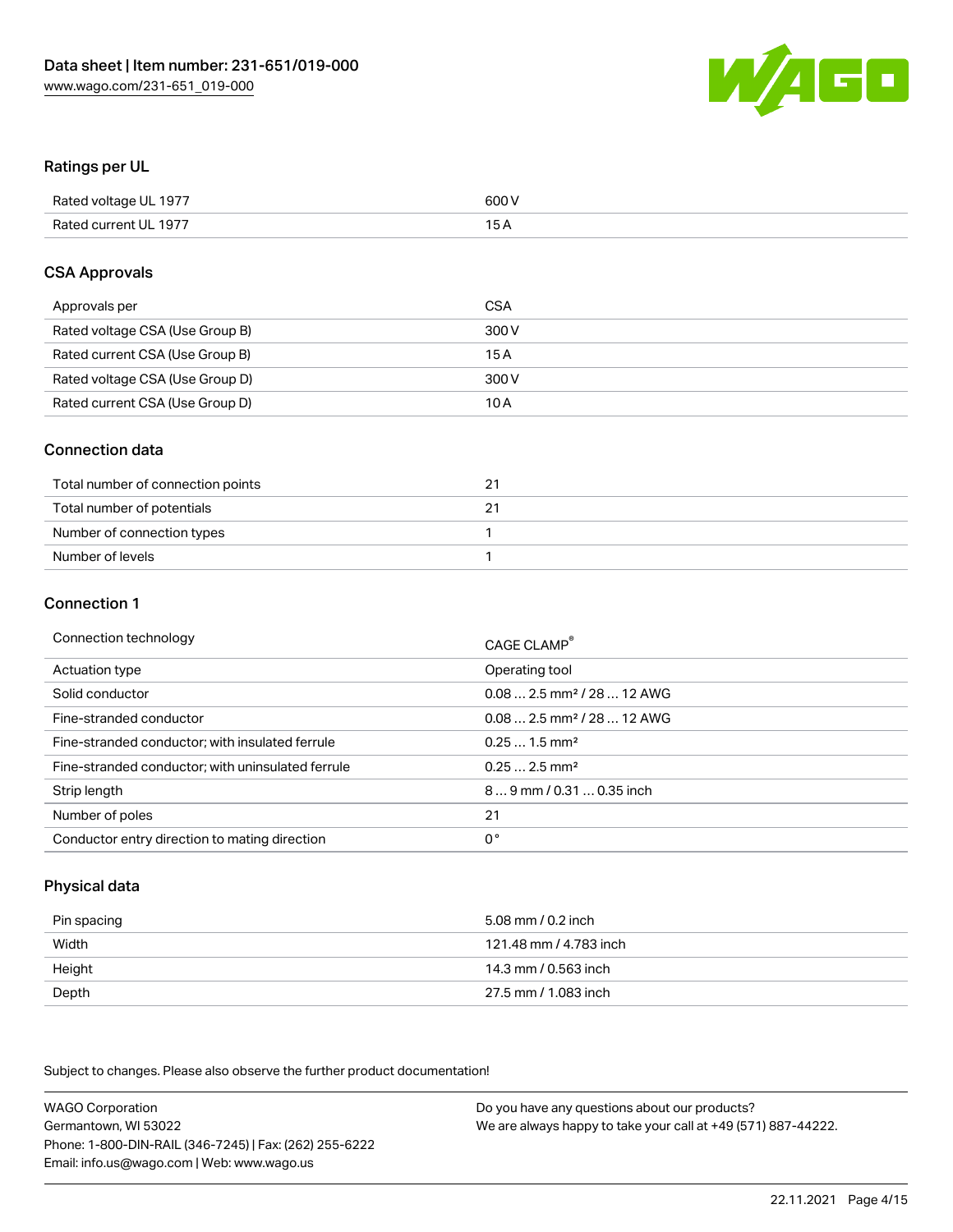

#### Mechanical data

| Mounting type | Mounting flange       |
|---------------|-----------------------|
| Mounting type | Feed-through mounting |
|               | Panel mounting        |

### Plug-in connection

| Contact type (pluggable connector) | Male connector/plug |
|------------------------------------|---------------------|
| Connector (connection type)        | for conductor       |
| Mismating protection               | No                  |
| Locking of plug-in connection      | Without             |

# Material data

| Color                       | orange                                |
|-----------------------------|---------------------------------------|
| Material group              |                                       |
| Insulation material         | Polyamide (PA66)                      |
| Flammability class per UL94 | V <sub>0</sub>                        |
| Clamping spring material    | Chrome nickel spring steel (CrNi)     |
| Contact material            | Electrolytic copper $(E_{\text{Cl}})$ |
| Contact plating             | tin-plated                            |
| Fire load                   | 0.548 MJ                              |
| Weight                      | 32.6g                                 |
|                             |                                       |

## Environmental requirements

| Limit temperature range | +100 $^{\circ}$ C<br>. - 60. - - |  |
|-------------------------|----------------------------------|--|
|-------------------------|----------------------------------|--|

# Commercial data

| Product Group         | 3 (Multi Conn. System) |
|-----------------------|------------------------|
| PU (SPU)              | 10 Stück               |
| Packaging type        | box                    |
| Country of origin     | DE                     |
| <b>GTIN</b>           | 4044918261258          |
| Customs tariff number | 8536694040             |

# Approvals / Certificates

#### Country specific Approvals

Subject to changes. Please also observe the further product documentation!

| <b>WAGO Corporation</b>                                | Do you have any questions about our products?                 |
|--------------------------------------------------------|---------------------------------------------------------------|
| Germantown, WI 53022                                   | We are always happy to take your call at +49 (571) 887-44222. |
| Phone: 1-800-DIN-RAIL (346-7245)   Fax: (262) 255-6222 |                                                               |
| Email: info.us@wago.com   Web: www.wago.us             |                                                               |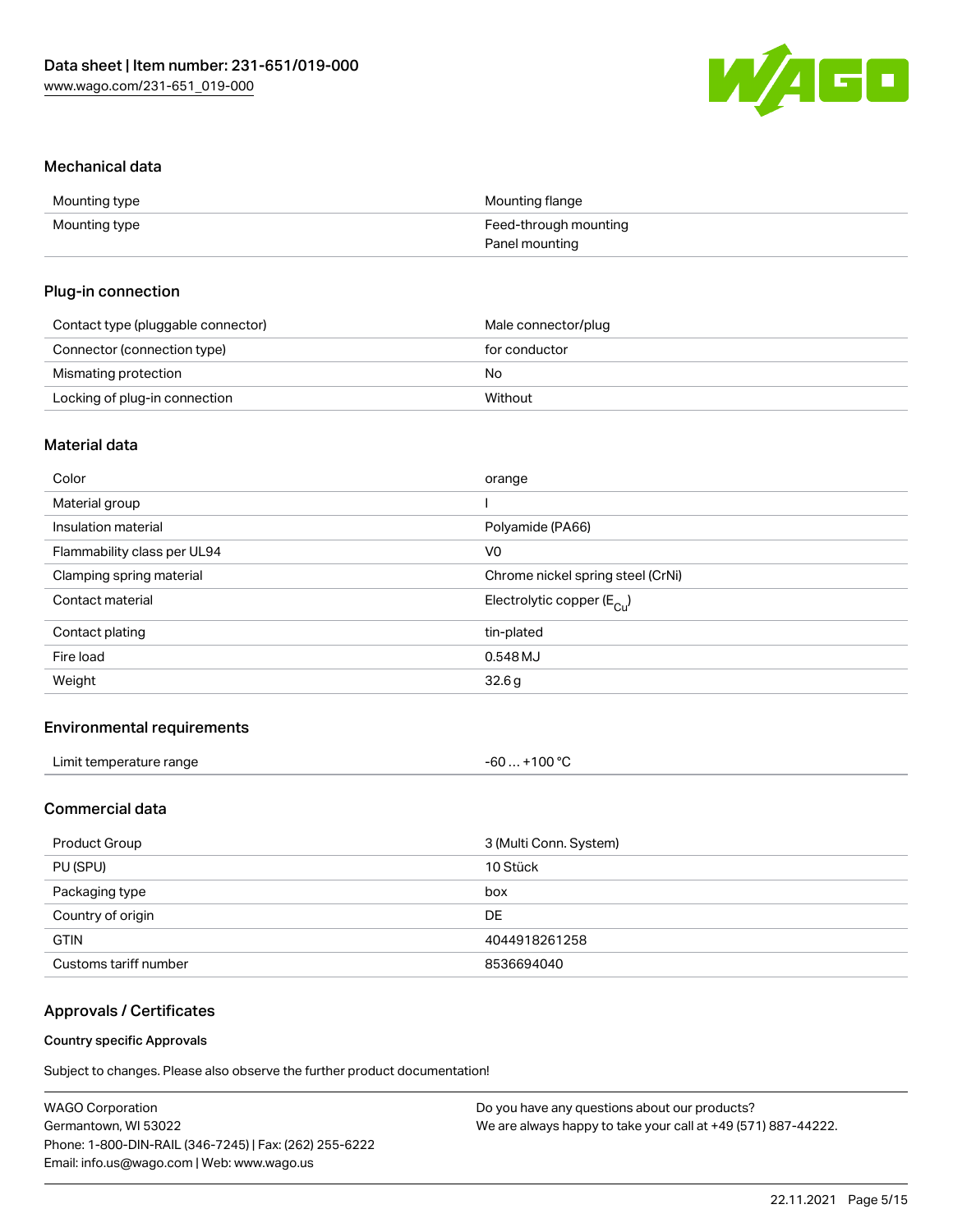

| Logo                  | Approval                                                | <b>Additional Approval Text</b> | Certificate<br>name             |
|-----------------------|---------------------------------------------------------|---------------------------------|---------------------------------|
|                       | CB<br>DEKRA Certification B.V.                          | IEC 61984                       | NL-39756                        |
|                       | <b>CSA</b><br>DEKRA Certification B.V.                  | C22.2                           | 1466354                         |
| EMA<br>EUR            | <b>KEMA/KEUR</b><br>DEKRA Certification B.V.            | EN 61984                        | 2190761.01                      |
| <b>Ship Approvals</b> |                                                         |                                 |                                 |
| Logo                  | Approval                                                | <b>Additional Approval Text</b> | Certificate<br>name             |
| NBK                   | <b>ABS</b><br>American Bureau of Shipping               |                                 | 19-<br>HG1869876-<br><b>PDA</b> |
|                       | <b>BV</b><br>Bureau Veritas S.A.                        | IEC 60998                       | 11915/D0<br><b>BV</b>           |
|                       | <b>DNV GL</b><br>Det Norske Veritas, Germanischer Lloyd |                                 | TAE000016Z                      |
| <b>UL-Approvals</b>   |                                                         |                                 |                                 |
| Logo                  | Approval                                                | <b>Additional Approval Text</b> | Certificate<br>name             |
|                       | UL<br>UL International Germany GmbH                     | <b>UL 1977</b>                  | E45171                          |
|                       | <b>UR</b><br>Underwriters Laboratories Inc.             | <b>UL 1059</b>                  | E45172                          |

Subject to changes. Please also observe the further product documentation!

WAGO Corporation Germantown, WI 53022 Phone: 1-800-DIN-RAIL (346-7245) | Fax: (262) 255-6222 Email: info.us@wago.com | Web: www.wago.us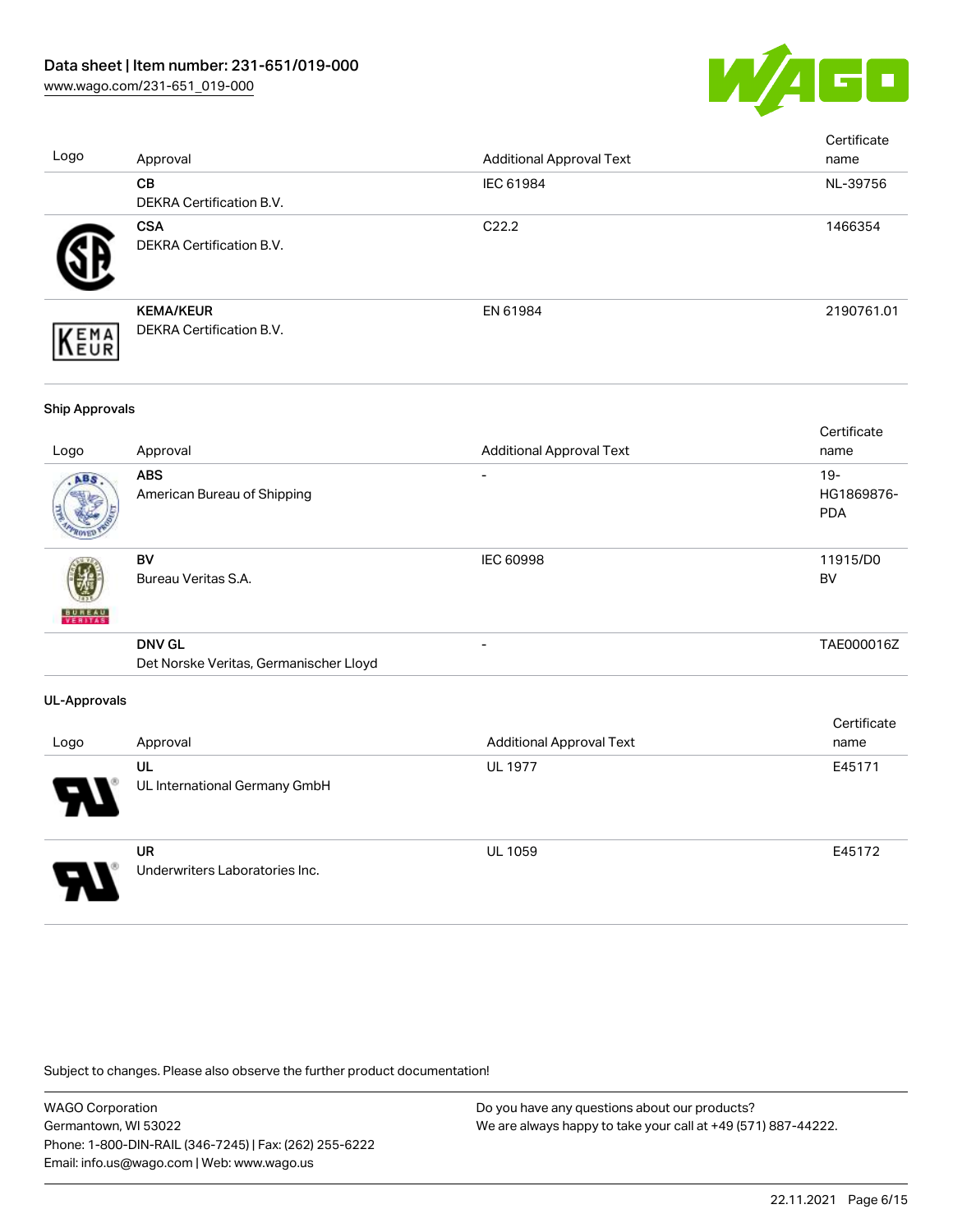

#### **Counterpart**

#### Item no.231-321/026-000

1-conductor female connector; CAGE CLAMP®; 2.5 mm²; Pin spacing 5.08 mm; 21-pole; 2,50 mm²; orange [www.wago.com/231-321/026-](https://www.wago.com/231-321/026-000) [000](https://www.wago.com/231-321/026-000)



#### Item no.232-281

THT female header; angled; Pin spacing 5.08 mm; 21-pole; 0.6 x 1.0 mm solder pin; orange [www.wago.com/232-281](https://www.wago.com/232-281)

| ltem no.232-181                                                                            |                      |
|--------------------------------------------------------------------------------------------|----------------------|
| THT female header; straight; Pin spacing 5.08 mm; 21-pole; 0.6 x 1.0 mm solder pin; orange | www.wago.com/232-181 |

#### Optional accessories

#### Coding Coding Item no.: 231-129 Coding key; snap-on type; light gray [www.wago.com/231-129](http://www.wago.com/231-129) Marking accessories Marking strip Item no.: 210-331/508-103 Marking strips; as a DIN A4 sheet; MARKED; 1-12 (200x); Height of marker strip: 2.3 mm/0.091 in; Strip length 182 mm; Horizontal marking; Self-adhesive; white [www.wago.com/210-331](http://www.wago.com/210-331/508-103) [/508-103](http://www.wago.com/210-331/508-103) Item no.: 210-331/508-104 Marking strips; as a DIN A4 sheet; MARKED; 13-24 (200x); Height of marker strip: 2.3 mm/0.091 in; Strip length 182 mm; Horizontal marking; Self-adhesive; white [www.wago.com/210-331](http://www.wago.com/210-331/508-104) [/508-104](http://www.wago.com/210-331/508-104) Item no.: 210-332/508-202 Marking strips; as a DIN A4 sheet; MARKED; 1-16 (160x); Height of marker strip: 3 mm; Strip length 182 mm; Horizontal marking; Self-adhesive; white [www.wago.com/210-332](http://www.wago.com/210-332/508-202) [/508-202](http://www.wago.com/210-332/508-202) Item no.: 210-332/508-204 Marking strips; as a DIN A4 sheet; MARKED; 17-32 (160x); Height of marker strip: 3 mm; Strip length 182 mm; Horizontal marking; Self-adhesive; white [www.wago.com/210-332](http://www.wago.com/210-332/508-204) [/508-204](http://www.wago.com/210-332/508-204) Item no.: 210-332/508-206 Marking strips; as a DIN A4 sheet; MARKED; 33-48 (160x); Height of marker strip: 3 mm; Strip length 182 mm; Horizontal marking; Self-adhesive; white [www.wago.com/210-332](http://www.wago.com/210-332/508-206) [/508-206](http://www.wago.com/210-332/508-206) Item no.: 210-332/508-205 Marking strips; as a DIN A4 sheet; MARKED; 1-32 (80x); Height of marker strip: 3 mm; Strip length 182 mm; Horizontal marking; Self-adhesive; white [www.wago.com/210-332](http://www.wago.com/210-332/508-205) [/508-205](http://www.wago.com/210-332/508-205) Insulations stops Insulation stop

Subject to changes. Please also observe the further product documentation!

WAGO Corporation Germantown, WI 53022 Phone: 1-800-DIN-RAIL (346-7245) | Fax: (262) 255-6222 Email: info.us@wago.com | Web: www.wago.us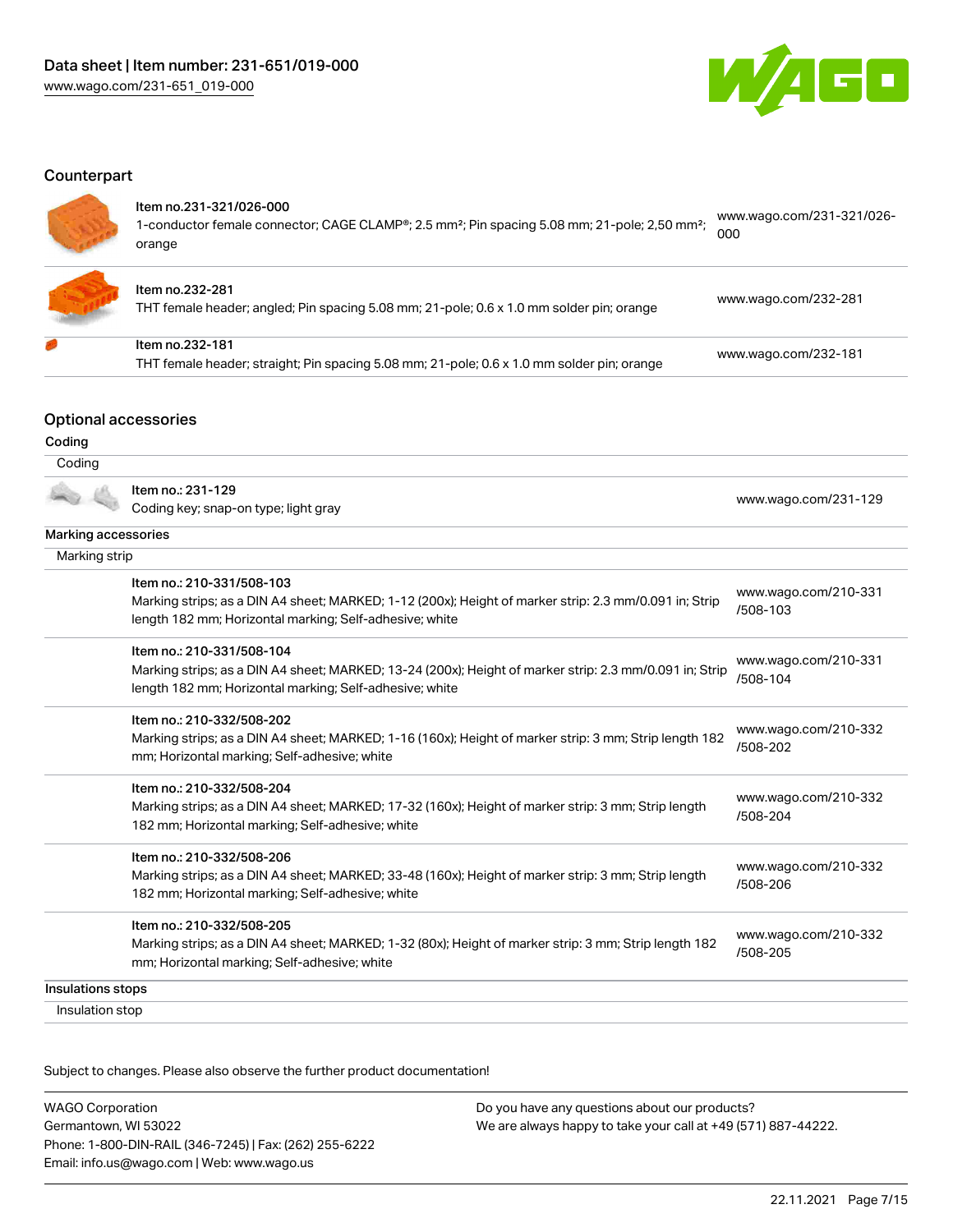# Data sheet | Item number: 231-651/019-000

[www.wago.com/231-651\\_019-000](http://www.wago.com/231-651_019-000)



Item no.: 231-672 Insulation stop; 0.75 - 1 mm²; dark gray



[www.wago.com/231-672](http://www.wago.com/231-672)

| Subject to changes. Please also observe the further product documentation!<br><b>WAGO Corporation</b><br>Do you have any questions about our products? |                                                                                                                                                                                    |                      |
|--------------------------------------------------------------------------------------------------------------------------------------------------------|------------------------------------------------------------------------------------------------------------------------------------------------------------------------------------|----------------------|
| š.                                                                                                                                                     | Item no.: 216-121                                                                                                                                                                  | www.wago.com/216-121 |
|                                                                                                                                                        | Item no.: 216-132<br>Ferrule; Sleeve for 0.34 mm <sup>2</sup> / AWG 24; uninsulated; electro-tin plated                                                                            | www.wago.com/216-132 |
|                                                                                                                                                        | Item no.: 216-142<br>Ferrule; Sleeve for 0.75 mm <sup>2</sup> / 18 AWG; uninsulated; electro-tin plated; electrolytic copper; gastight<br>crimped; acc. to DIN 46228, Part 1/08.92 | www.wago.com/216-142 |
|                                                                                                                                                        | Item no: 216-124<br>Ferrule; Sleeve for 1.5 mm <sup>2</sup> / AWG 16; uninsulated; electro-tin plated                                                                              | www.wago.com/216-124 |
|                                                                                                                                                        | Item no.: 216-122<br>Ferrule; Sleeve for 0.75 mm <sup>2</sup> / AWG 20; uninsulated; electro-tin plated; silver-colored                                                            | www.wago.com/216-122 |
|                                                                                                                                                        | Item no.: 216-123<br>Ferrule; Sleeve for 1 mm <sup>2</sup> / AWG 18; uninsulated; electro-tin plated; silver-colored                                                               | www.wago.com/216-123 |
|                                                                                                                                                        | Item no.: 216-103<br>Ferrule; Sleeve for 1 mm <sup>2</sup> / AWG 18; uninsulated; electro-tin plated                                                                               | www.wago.com/216-103 |
|                                                                                                                                                        | Item no.: 216-102<br>Ferrule; Sleeve for 0.75 mm <sup>2</sup> / AWG 20; uninsulated; electro-tin plated; silver-colored                                                            | www.wago.com/216-102 |
|                                                                                                                                                        | Item no.: 216-106<br>Ferrule; Sleeve for 2.5 mm <sup>2</sup> / AWG 14; uninsulated; electro-tin plated; silver-colored                                                             | www.wago.com/216-106 |
|                                                                                                                                                        | Item no.: 216-104<br>Ferrule; Sleeve for 1.5 mm <sup>2</sup> / AWG 16; uninsulated; electro-tin plated; silver-colored                                                             | www.wago.com/216-104 |
|                                                                                                                                                        | Item no.: 216-101<br>Ferrule; Sleeve for 0.5 mm <sup>2</sup> / AWG 22; uninsulated; electro-tin plated; silver-colored                                                             | www.wago.com/216-101 |
| Ferrule                                                                                                                                                |                                                                                                                                                                                    |                      |
| <b>Ferrules</b>                                                                                                                                        |                                                                                                                                                                                    |                      |
|                                                                                                                                                        | Item no.: 231-669<br>Lockout caps; for covering unused clamping units; orange                                                                                                      | www.wago.com/231-669 |
| Cover<br>Cover                                                                                                                                         |                                                                                                                                                                                    |                      |
|                                                                                                                                                        | Item no.: 231-671<br>Insulation stop; 0.25 - 0.5 mm <sup>2</sup> ; light gray                                                                                                      | www.wago.com/231-671 |
|                                                                                                                                                        | Item no.: 231-670<br>Insulation stop; 0.08-0.2 mm <sup>2</sup> / 0.2 mm <sup>2</sup> "s"; white                                                                                    | www.wago.com/231-670 |
| <b>LEEE</b>                                                                                                                                            |                                                                                                                                                                                    |                      |

WAGO Corporation Germantown, WI 53022 Phone: 1-800-DIN-RAIL (346-7245) | Fax: (262) 255-6222 Email: info.us@wago.com | Web: www.wago.us

 $a$  any questions about  $\alpha$ We are always happy to take your call at +49 (571) 887-44222.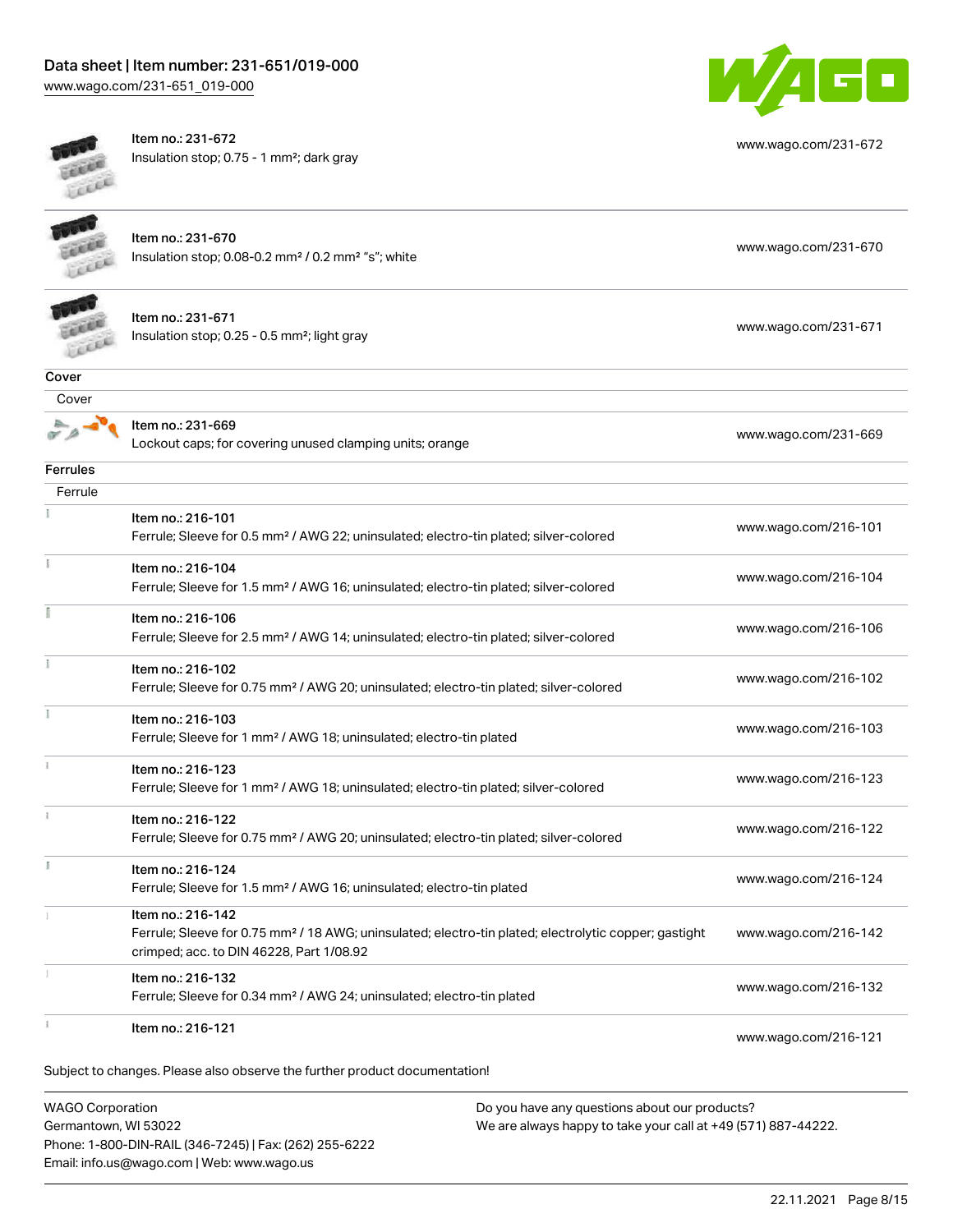# Data sheet | Item number: 231-651/019-000

[www.wago.com/231-651\\_019-000](http://www.wago.com/231-651_019-000)



| Subject to changes. Please also observe the further product documentation!                                                                                                                              |                                                                                                   |
|---------------------------------------------------------------------------------------------------------------------------------------------------------------------------------------------------------|---------------------------------------------------------------------------------------------------|
| Item no.: 216-243<br>Ferrule; Sleeve for 1 mm <sup>2</sup> / AWG 18; insulated; electro-tin plated; electrolytic copper; gastight crimped; www.wago.com/216-243<br>acc. to DIN 46228, Part 4/09.90; red |                                                                                                   |
| Item no.: 216-224<br>Ferrule; Sleeve for 1.5 mm <sup>2</sup> / AWG 16; insulated; electro-tin plated; black                                                                                             | www.wago.com/216-224                                                                              |
| Item no.: 216-221<br>Ferrule; Sleeve for 0.5 mm <sup>2</sup> / 20 AWG; insulated; electro-tin plated; white                                                                                             | www.wago.com/216-221                                                                              |
| Item no.: 216-222<br>Ferrule; Sleeve for 0.75 mm <sup>2</sup> / 18 AWG; insulated; electro-tin plated; gray                                                                                             | www.wago.com/216-222                                                                              |
| Item no.: 216-242<br>Ferrule; Sleeve for 0.75 mm <sup>2</sup> / 18 AWG; insulated; electro-tin plated; electrolytic copper; gastight<br>crimped; acc. to DIN 46228, Part 4/09.90; gray                  | www.wago.com/216-242                                                                              |
| Item no.: 216-241<br>Ferrule; Sleeve for 0.5 mm <sup>2</sup> / 20 AWG; insulated; electro-tin plated; electrolytic copper; gastight<br>crimped; acc. to DIN 46228, Part 4/09.90; white                  | www.wago.com/216-241                                                                              |
| Item no.: 216-223<br>Ferrule; Sleeve for 1 mm <sup>2</sup> / AWG 18; insulated; electro-tin plated; red                                                                                                 | www.wago.com/216-223                                                                              |
| Item no.: 216-201<br>Ferrule; Sleeve for 0.5 mm <sup>2</sup> / 20 AWG; insulated; electro-tin plated; white                                                                                             | www.wago.com/216-201                                                                              |
| Item no.: 216-144<br>Ferrule; Sleeve for 1.5 mm <sup>2</sup> / AWG 16; uninsulated; electro-tin plated; electrolytic copper; gastight<br>crimped; acc. to DIN 46228, Part 1/08.92; silver-colored       | www.wago.com/216-144                                                                              |
| Item no.: 216-204<br>Ferrule; Sleeve for 1.5 mm <sup>2</sup> / AWG 16; insulated; electro-tin plated; black                                                                                             | www.wago.com/216-204                                                                              |
| Item no.: 216-151<br>Ferrule; Sleeve for 0.25 mm <sup>2</sup> / AWG 24; uninsulated; electro-tin plated                                                                                                 | www.wago.com/216-151                                                                              |
| Item no.: 216-202<br>Ferrule; Sleeve for 0.75 mm <sup>2</sup> / 18 AWG; insulated; electro-tin plated; gray                                                                                             | www.wago.com/216-202                                                                              |
| Item no.: 216-203<br>Ferrule; Sleeve for 1 mm <sup>2</sup> / AWG 18; insulated; electro-tin plated; red                                                                                                 | www.wago.com/216-203                                                                              |
| Item no.: 216-152<br>Ferrule; Sleeve for 0.34 mm <sup>2</sup> / AWG 24; uninsulated; electro-tin plated                                                                                                 | www.wago.com/216-152                                                                              |
| Item no.: 216-141<br>Ferrule; Sleeve for 0.5 mm <sup>2</sup> / 20 AWG; uninsulated; electro-tin plated; electrolytic copper; gastight<br>crimped; acc. to DIN 46228, Part 1/08.92                       | www.wago.com/216-141                                                                              |
| Item no.: 216-131<br>Ferrule; Sleeve for 0.25 mm <sup>2</sup> / AWG 24; uninsulated; electro-tin plated; silver-colored                                                                                 | www.wago.com/216-131                                                                              |
| Item no.: 216-143<br>Ferrule; Sleeve for 1 mm <sup>2</sup> / AWG 18; uninsulated; electro-tin plated; electrolytic copper; gastight<br>crimped; acc. to DIN 46228, Part 1/08.92                         | www.wago.com/216-143                                                                              |
|                                                                                                                                                                                                         | Ferrule; Sleeve for 0.5 mm <sup>2</sup> / AWG 22; uninsulated; electro-tin plated; silver-colored |

Germantown, WI 53022 Phone: 1-800-DIN-RAIL (346-7245) | Fax: (262) 255-6222 Email: info.us@wago.com | Web: www.wago.us

We are always happy to take your call at +49 (571) 887-44222.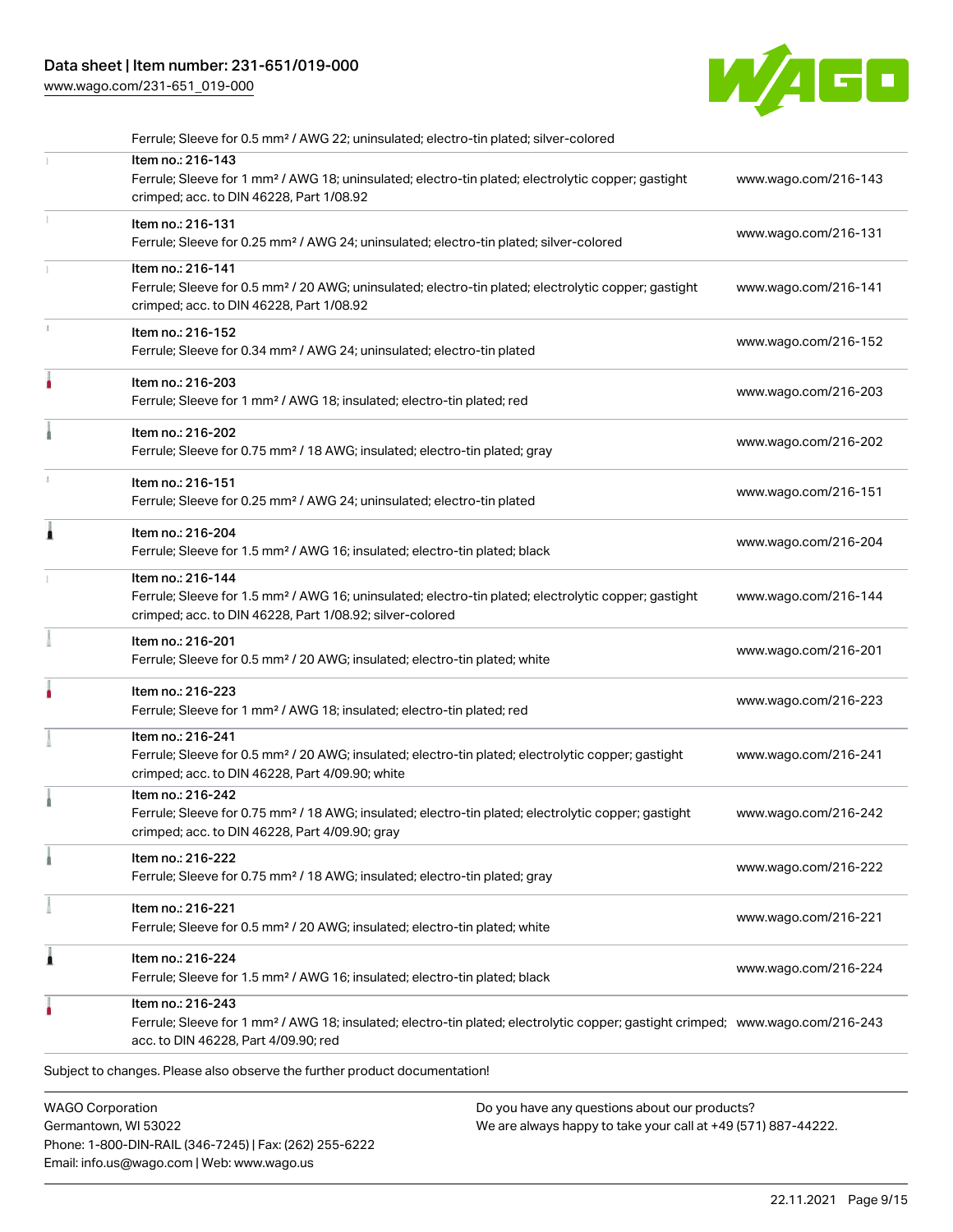# Data sheet | Item number: 231-651/019-000

[www.wago.com/231-651\\_019-000](http://www.wago.com/231-651_019-000)



| 1                       | Item no.: 216-244<br>Ferrule; Sleeve for 1.5 mm <sup>2</sup> / AWG 16; insulated; electro-tin plated; electrolytic copper; gastight<br>crimped; acc. to DIN 46228, Part 4/09.90; black                  | www.wago.com/216-244 |
|-------------------------|---------------------------------------------------------------------------------------------------------------------------------------------------------------------------------------------------------|----------------------|
| ۸                       | Item no.: 216-263<br>Ferrule; Sleeve for 1 mm <sup>2</sup> / AWG 18; insulated; electro-tin plated; electrolytic copper; gastight crimped; www.wago.com/216-263<br>acc. to DIN 46228, Part 4/09.90; red |                      |
| Â                       | Item no.: 216-264<br>Ferrule; Sleeve for 1.5 mm <sup>2</sup> / AWG 16; insulated; electro-tin plated; electrolytic copper; gastight<br>crimped; acc. to DIN 46228, Part 4/09.90; black                  | www.wago.com/216-264 |
| 1                       | Item no.: 216-284<br>Ferrule; Sleeve for 1.5 mm <sup>2</sup> / AWG 16; insulated; electro-tin plated; electrolytic copper; gastight<br>crimped; acc. to DIN 46228, Part 4/09.90; black                  | www.wago.com/216-284 |
|                         | Item no.: 216-262<br>Ferrule; Sleeve for 0.75 mm <sup>2</sup> / 18 AWG; insulated; electro-tin plated; electrolytic copper; gastight<br>crimped; acc. to DIN 46228, Part 4/09.90; gray                  | www.wago.com/216-262 |
|                         | Item no.: 216-301<br>Ferrule; Sleeve for 0.25 mm <sup>2</sup> / AWG 24; insulated; electro-tin plated; yellow                                                                                           | www.wago.com/216-301 |
|                         | Item no.: 216-321<br>Ferrule; Sleeve for 0.25 mm <sup>2</sup> / AWG 24; insulated; electro-tin plated; yellow                                                                                           | www.wago.com/216-321 |
|                         | Item no.: 216-322<br>Ferrule; Sleeve for 0.34 mm <sup>2</sup> / 22 AWG; insulated; electro-tin plated; green                                                                                            | www.wago.com/216-322 |
| ٠                       | Item no.: 216-302<br>Ferrule; Sleeve for 0.34 mm <sup>2</sup> / 22 AWG; insulated; electro-tin plated; light turquoise                                                                                  | www.wago.com/216-302 |
| Mounting                |                                                                                                                                                                                                         |                      |
| Mounting accessories    |                                                                                                                                                                                                         |                      |
|                         | Item no.: 209-147<br>Self-tapping screw                                                                                                                                                                 | www.wago.com/209-147 |
|                         | Item no.: 231-194<br>Self-tapping screw; B 2.2x13, fixing hole 1.8 mm Ø                                                                                                                                 | www.wago.com/231-194 |
|                         | Item no.: 231-195<br>Screw with nut; M2x12; for fixing element                                                                                                                                          | www.wago.com/231-195 |
|                         | Item no.: 231-295<br>Screw with nut                                                                                                                                                                     | www.wago.com/231-295 |
| Jumpers                 |                                                                                                                                                                                                         |                      |
| Jumper                  |                                                                                                                                                                                                         |                      |
|                         | ltem no.: 231-905<br>Jumper; for conductor entry; 5-way; insulated; gray                                                                                                                                | www.wago.com/231-905 |
|                         | Item no.: 231-903<br>Jumper; for conductor entry; 3-way; insulated; gray                                                                                                                                | www.wago.com/231-903 |
|                         | Item no.: 231-907<br>Jumper; for conductor entry; 7-way; insulated; gray                                                                                                                                | www.wago.com/231-907 |
|                         | Subject to changes. Please also observe the further product documentation!                                                                                                                              |                      |
| <b>WAGO Corporation</b> | Do you have any questions about our products?                                                                                                                                                           |                      |

Germantown, WI 53022 Phone: 1-800-DIN-RAIL (346-7245) | Fax: (262) 255-6222 Email: info.us@wago.com | Web: www.wago.us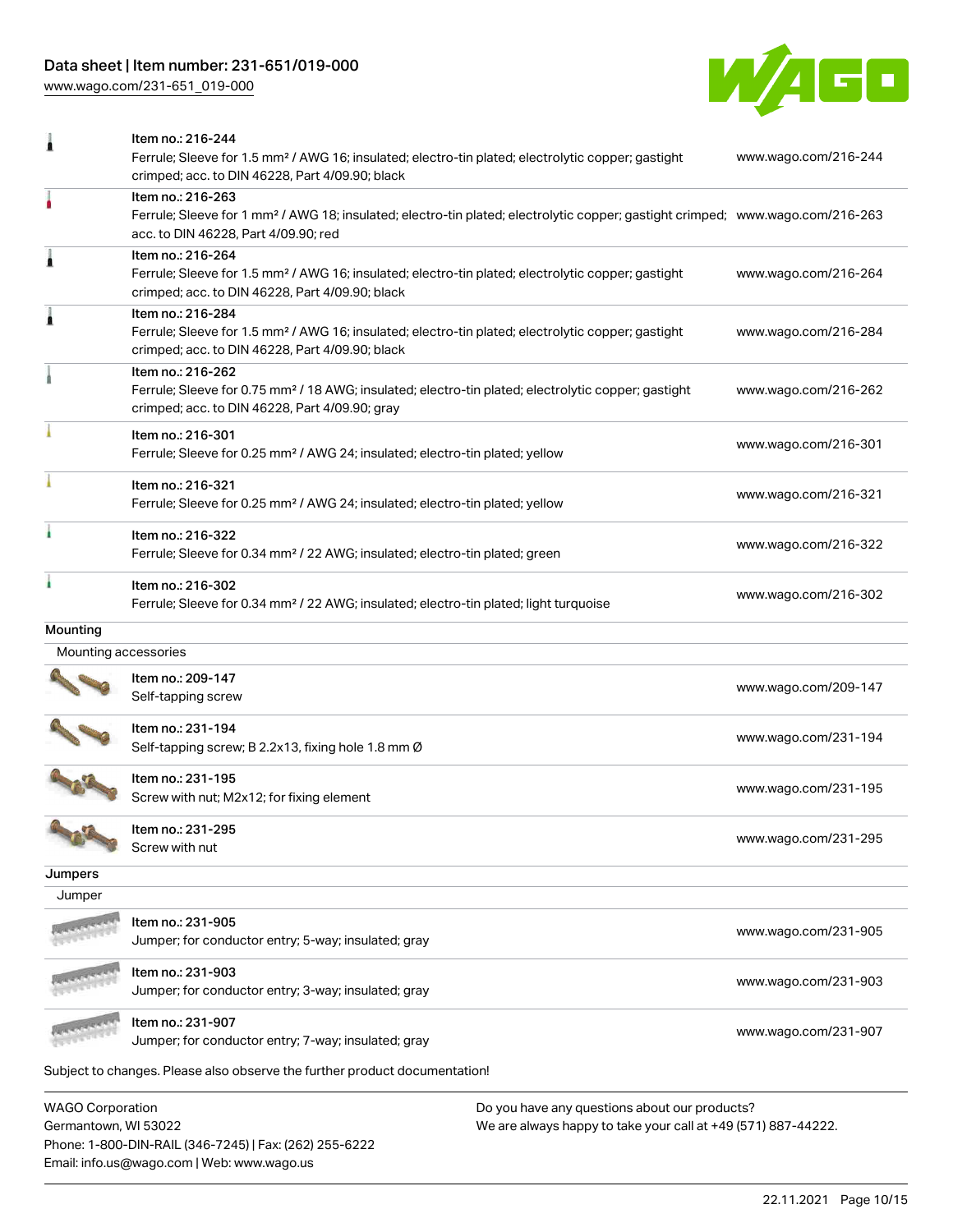Email: info.us@wago.com | Web: www.wago.us

[www.wago.com/231-651\\_019-000](http://www.wago.com/231-651_019-000)



|                                                 | ltem no.: 231-910<br>Jumper; for conductor entry; 10-way; insulated; gray                                        |                                                                                                                | www.wago.com/231-910 |
|-------------------------------------------------|------------------------------------------------------------------------------------------------------------------|----------------------------------------------------------------------------------------------------------------|----------------------|
|                                                 | ltem no.: 231-902<br>Jumper; for conductor entry; 2-way; insulated; gray                                         |                                                                                                                | www.wago.com/231-902 |
| Tools                                           |                                                                                                                  |                                                                                                                |                      |
| Operating tool                                  |                                                                                                                  |                                                                                                                |                      |
|                                                 | Item no.: 209-130<br>Operating tool; suitable for 264, 280 and 281 Series; 1-way; of insulating material; white  |                                                                                                                | www.wago.com/209-130 |
|                                                 | Item no.: 209-132<br>Operating tool; for connecting comb-style jumper bar; 2-way; of insulating material         |                                                                                                                | www.wago.com/209-132 |
|                                                 | Item no.: 210-657<br>Operating tool; Blade: 3.5 x 0.5 mm; with a partially insulated shaft; short; multicoloured |                                                                                                                | www.wago.com/210-657 |
|                                                 | Item no.: 210-720<br>Operating tool; Blade: 3.5 x 0.5 mm; with a partially insulated shaft; multicoloured        |                                                                                                                | www.wago.com/210-720 |
|                                                 | Item no.: 231-131<br>Operating tool; made of insulating material; 1-way; loose; white                            |                                                                                                                | www.wago.com/231-131 |
|                                                 | Item no.: 231-291<br>Operating tool; made of insulating material; 1-way; loose; red                              |                                                                                                                | www.wago.com/231-291 |
|                                                 | Item no.: 280-432<br>Operating tool; made of insulating material; 2-way; white                                   |                                                                                                                | www.wago.com/280-432 |
|                                                 | ltem no.: 280-434<br>Operating tool; made of insulating material; 4-way                                          |                                                                                                                | www.wago.com/280-434 |
|                                                 | Item no.: 280-437<br>Operating tool; made of insulating material; 7-way                                          |                                                                                                                | www.wago.com/280-437 |
|                                                 | Item no.: 280-440<br>Operating tool; made of insulating material; 10-way                                         |                                                                                                                | www.wago.com/280-440 |
|                                                 | Item no.: 280-435<br>Operating tool; made of insulating material; 5-way; gray                                    |                                                                                                                | www.wago.com/280-435 |
|                                                 | Item no.: 280-436<br>Operating tool; made of insulating material; 6-way                                          |                                                                                                                | www.wago.com/280-436 |
|                                                 | Item no.: 280-438<br>Operating tool; made of insulating material; 8-way                                          |                                                                                                                | www.wago.com/280-438 |
|                                                 | Item no.: 280-433<br>Operating tool; made of insulating material; 3-way                                          |                                                                                                                | www.wago.com/280-433 |
|                                                 | Subject to changes. Please also observe the further product documentation!                                       |                                                                                                                |                      |
| <b>WAGO Corporation</b><br>Germantown, WI 53022 | Phone: 1-800-DIN-RAIL (346-7245)   Fax: (262) 255-6222                                                           | Do you have any questions about our products?<br>We are always happy to take your call at +49 (571) 887-44222. |                      |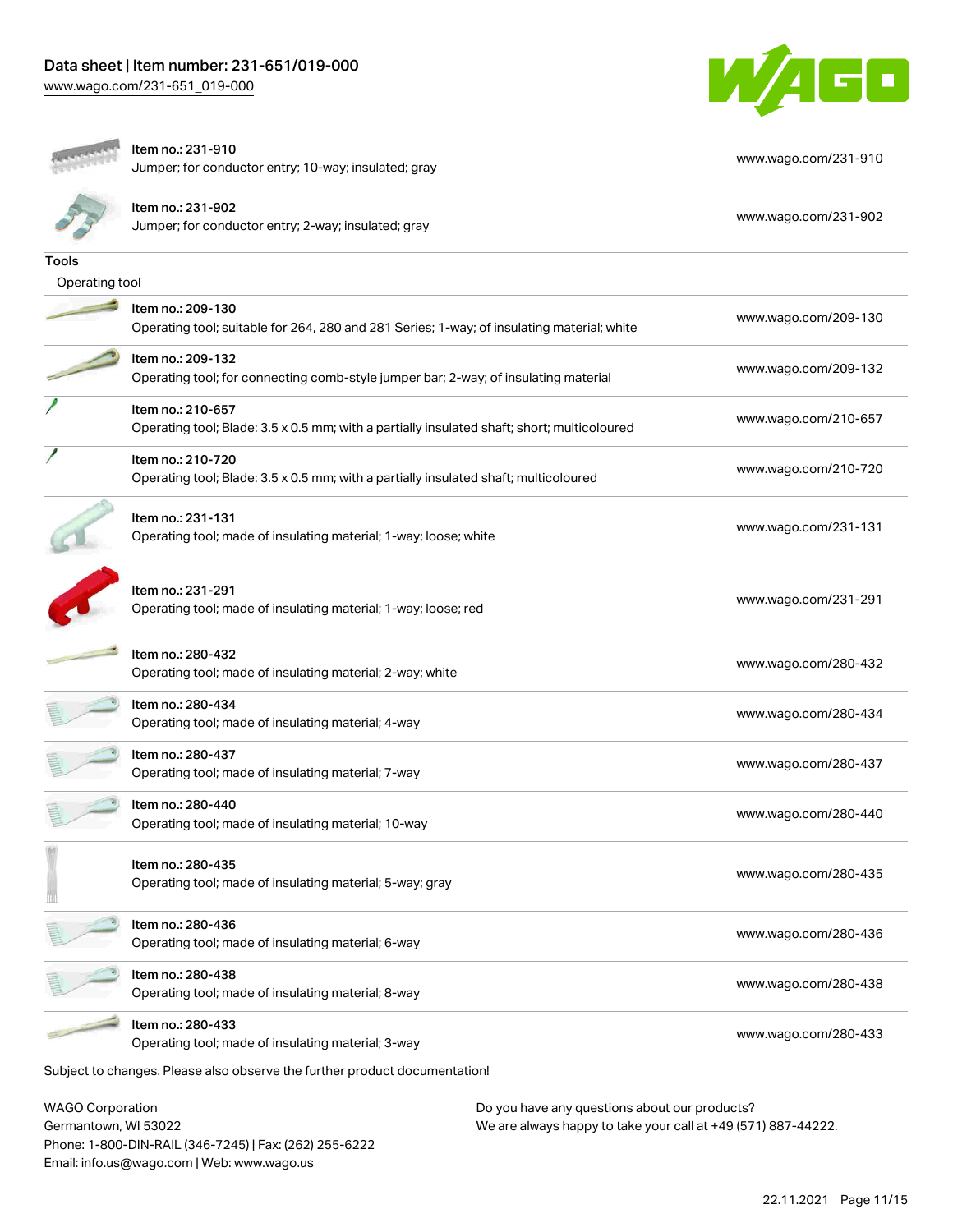

# Downloads Documentation

| <b>Additional Information</b>                                                                                                                  |            |               |          |
|------------------------------------------------------------------------------------------------------------------------------------------------|------------|---------------|----------|
| Technical explanations                                                                                                                         | 2019 Apr 3 | pdf<br>2.0 MB | Download |
|                                                                                                                                                |            |               |          |
| <b>CAD files</b>                                                                                                                               |            |               |          |
| <b>CAE</b> data                                                                                                                                |            |               |          |
| EPLAN Data Portal 231-651/019-000                                                                                                              |            | <b>URL</b>    | Download |
| ZUKEN Portal 231-651/019-000                                                                                                                   |            | URL           | Download |
| EPLAN Data Portal 231-651/019-000                                                                                                              |            | <b>URL</b>    | Download |
| CAD data                                                                                                                                       |            |               |          |
| 2D/3D Models 231-651/019-000                                                                                                                   |            | <b>URL</b>    | Download |
|                                                                                                                                                |            |               |          |
| <b>Environmental Product Compliance</b>                                                                                                        |            |               |          |
| <b>Compliance Search</b>                                                                                                                       |            |               |          |
| Environmental Product Compliance 231-651/019-000                                                                                               |            | URL           | Download |
| 1-conductor male connector; CAGE CLAMP®; 2.5 mm <sup>2</sup> ; Pin spacing 5.08 mm; 21-pole;<br>clamping collar; 2,50 mm <sup>2</sup> ; orange |            |               |          |

# Installation Notes

Subject to changes. Please also observe the further product documentation!

WAGO Corporation Germantown, WI 53022 Phone: 1-800-DIN-RAIL (346-7245) | Fax: (262) 255-6222 Email: info.us@wago.com | Web: www.wago.us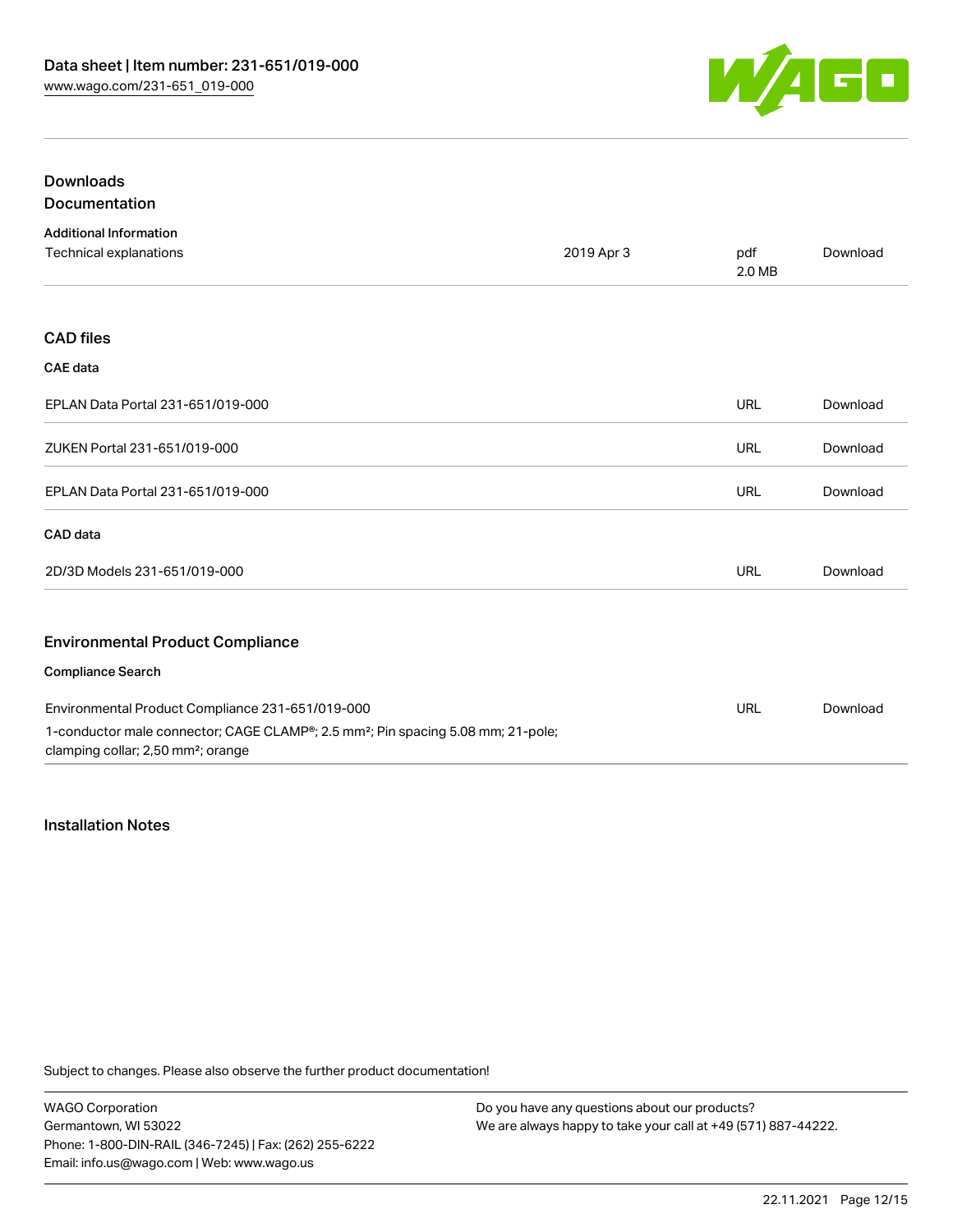



Inserting a conductor via 3.5 mm screwdriver – CAGE CLAMP® actuation parallel to conductor entry.



Inserting a conductor via 3.5 mm screwdriver – CAGE CLAMP® actuation perpendicular to conductor entry.



Inserting a conductor into CAGE CLAMP® unit via operating lever (231-291).



Inserting a conductor via operating tool.

#### Coding



Coding a male header – fitting coding key(s).

Subject to changes. Please also observe the further product documentation!

WAGO Corporation Germantown, WI 53022 Phone: 1-800-DIN-RAIL (346-7245) | Fax: (262) 255-6222 Email: info.us@wago.com | Web: www.wago.us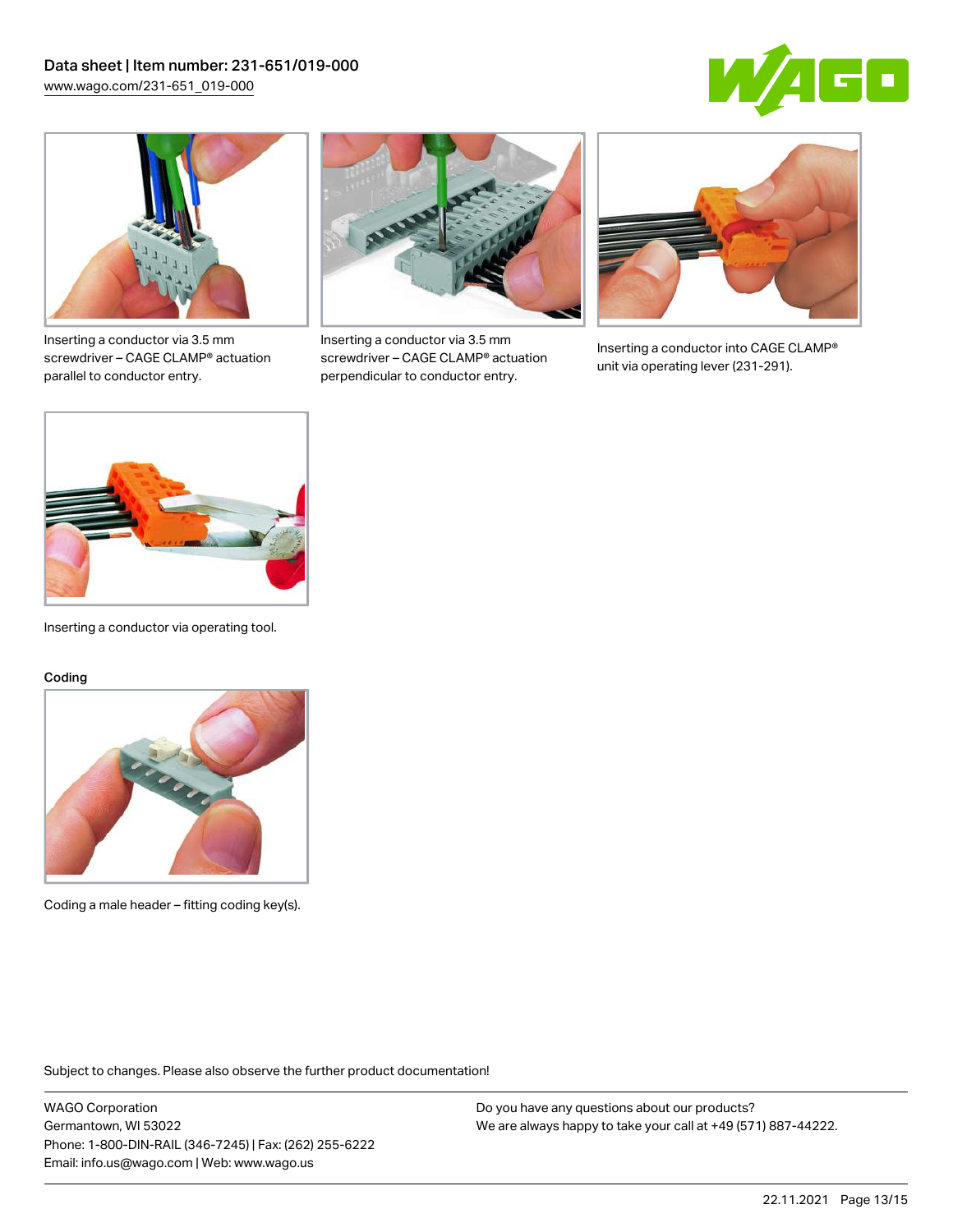



Testing – female connector with CAGE CLAMP®

Integrated test ports for testing perpendicular to conductor entry via 2 or 2.3 mm Ø test plug

Installation



Male connector with strain relief plate



Strain relief housing shown with a male connector equipped with CAGE CLAMP®

Marking

Subject to changes. Please also observe the further product documentation!

WAGO Corporation Germantown, WI 53022 Phone: 1-800-DIN-RAIL (346-7245) | Fax: (262) 255-6222 Email: info.us@wago.com | Web: www.wago.us